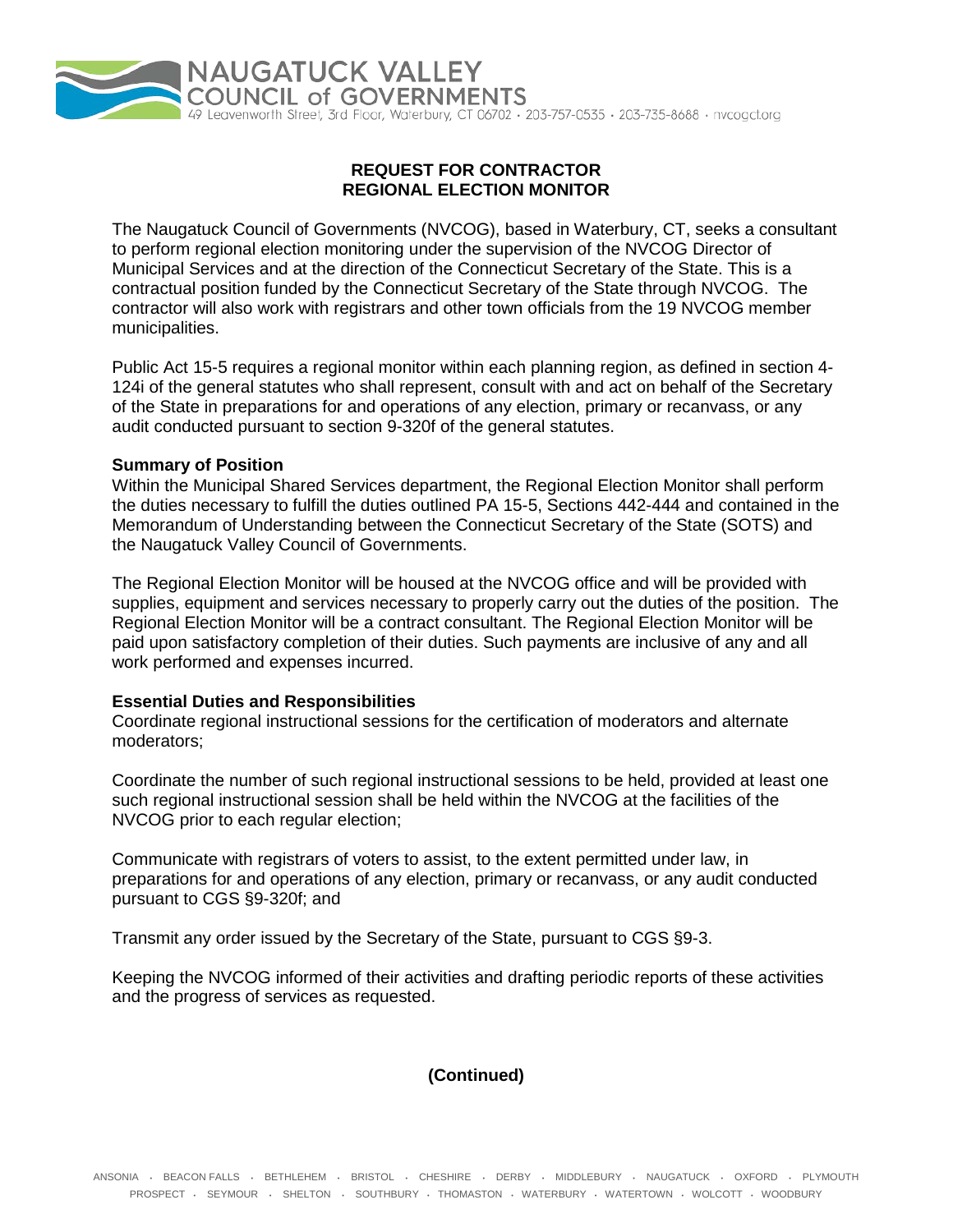Additional duties, to the extent permitted under law may include:

Assist in the preparation and editing of ballots, forms and instructions related to elections, furnish information and educational materials for election officials, candidates, and political committees concerning elections; may conduct training for election officials.

## **Desirable Knowledge, Skills and Abilities**

Considerable knowledge of Connecticut election laws; interpersonal skills; oral and written communication skills; considerable ability to interpret and clearly explain election laws; ability to interpret complex legislation; ability to utilize computer software.

## **General Qualifications and Experience**

The regional election monitor shall (1) be an elector of this state, (2) perform the duties of the position in a nonpartisan manner, (3) have prior field experience in the conduct of elections, and (4) be certified by the Secretary of the State or become certified by the Secretary of the State as soon after execution of such contract as practicable. Revocation or nonrenewal of this certification will be grounds for immediate termination by NVCOG.

The regional election monitor needs a valid driver's license or the ability to obtain.

## **Certification and Specific Qualifications**

The regional election monitor shall be certified by the Secretary of the State or become certified by the Secretary of the State as soon after execution of such contract as practicable. The Secretary shall certify the regional election monitor if such individual successfully completes the training required. Such certification training shall include successful completion of Moderator Certification Training pursuant to CGS §9-229; successful completion of the Secretary of the State's On-Line Poll Worker Training Program; and successful completion of modules four (4) and seven (7) of the Registrar of Voters Certification Program pursuant to CGS §9-192a. (Approximately 12 hours of training total)

The Secretary shall not so certify any individual who has been convicted of or pled guilty or nolo contendere to, in a court of competent jurisdiction, any (i) felony involving fraud, forgery, larceny, embezzlement or bribery, or (ii) criminal offense under Title 9 of the general statutes. Any such initial certification granted shall expire two years after the date of its granting. Prior to expiration of the initial or any subsequent certification, the regional election monitor may undergo an abridged recertification process prescribed by the Secretary, and upon successful completion thereof, such certification shall be renewed for two years after the date of such completion. The Secretary may revoke such certification, with or without cause, at any time.

#### **Supervision**

The regional election monitor shall not be considered a state employee and shall be compensated for the performance of any duty agreed upon by the NVCOG and reimbursed for necessary expenses incurred in the performance of such duties by the NVCOG. The NVCOG may terminate such contract for any reason.

Such regional election monitor is subject to the control and direction of the Secretary of the State.

## **(Continued)**